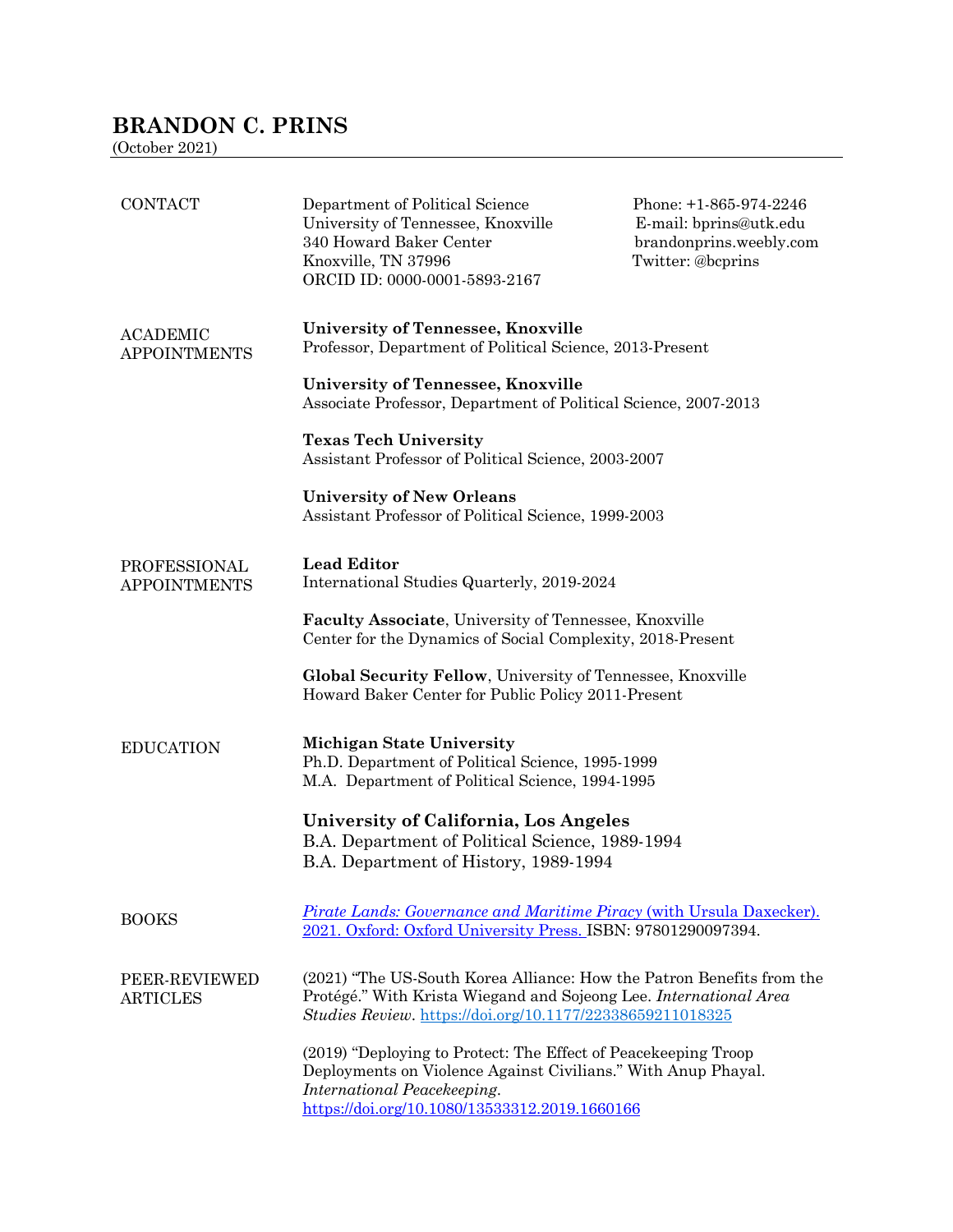(2019) "Fueling Rebellion: Maritime Piracy and the Duration of Civil War." With Anup Phayal and Ursula Daxecker. Forthcoming in *International Area Studies Review*. DOI: 10.1177/2233865919833975

(2018) "Domestic Terrorism in Democratic States: Understanding and Addressing Minority Grievances." With Sam Ghatak and Aaron Gold. *Journal of Conflict Resolution* 63(2): 439-467. https://doi.org/10.1177/0022002717734285

(2016) "When Political Gridlock Reigns in Presidential Foreign Policy: Policy Availability and the Role of Congress." With Bryan Marshall. Special issue of *Presidential Studies Quarterly* on Presidential Use of Force, 46(4): 763-790. https://doi.org/10.1111/psq.12318

(2017) "Financing Rebellion: Piracy as a Rebel Group Funding Strategy." With Ursula Daxecker. Special issue of *Journal of Peace Research* on forecasting. 54(2): 215-230. https://doi.org/10.1177/0022343316683436

(2017) "Managing Territorial Conflict: Introduction to Special Issue." With Krista Wiegand, Sam Ghatak, and Aaron Gold. *Conflict Management and Peace Science* 34(2): 121-125. https://doi.org/10.1177/0738894216650640

(2017) "External Threat and the Limits of Democratic Pacifism." With Aaron Gold and Sam Ghatak. *Conflict Management and Peace Science* 34(2): 141-159. https://doi.org/10.1177/0738894216650429

(2017) Enforcing Order: Territorial Reach and Maritime Piracy." With Ursula Daxecker. *Conflict Management and Peace Science* 34(4): 359-379. https://doi.org/10.1177/0738894215594756

(2017) "The Homegrown Threat: State Weakness, Grievance, and Domestic Terrorism." With Sam Ghatak. *International Interactions* 43(2):217-242. https://doi.org/10.1080/03050629.2016.1128431

(2016) "The Politicization of Crime: Electoral Competition and the Supply of Maritime Piracy in Indonesia." With Ursula Daxecker. *Public Choice*  169 (3-4): 375-393. https://doi.org/10.1007/s11127-016-0374-z

(2015) "Searching for Sanctuary: Government Power and the Location of Piracy." With Ursula Daxecker. *International Interactions* 41(4): 699-717. https://doi.org/10.1080/03050629.2015.1016159

(2015) "The New Barbary Wars: Forecasting Maritime Piracy." With Ursula Daxecker. *Foreign Policy Analysis* 11(1): 23-44. https://doi.org/10.1111/fpa.12014

(2015) "The Sources of Presidential Foreign Policy Decision-Making: Executive Experience and Militarized Conflict Onset." With Costel Calin. *International Journal of Peace Studies* 20(1).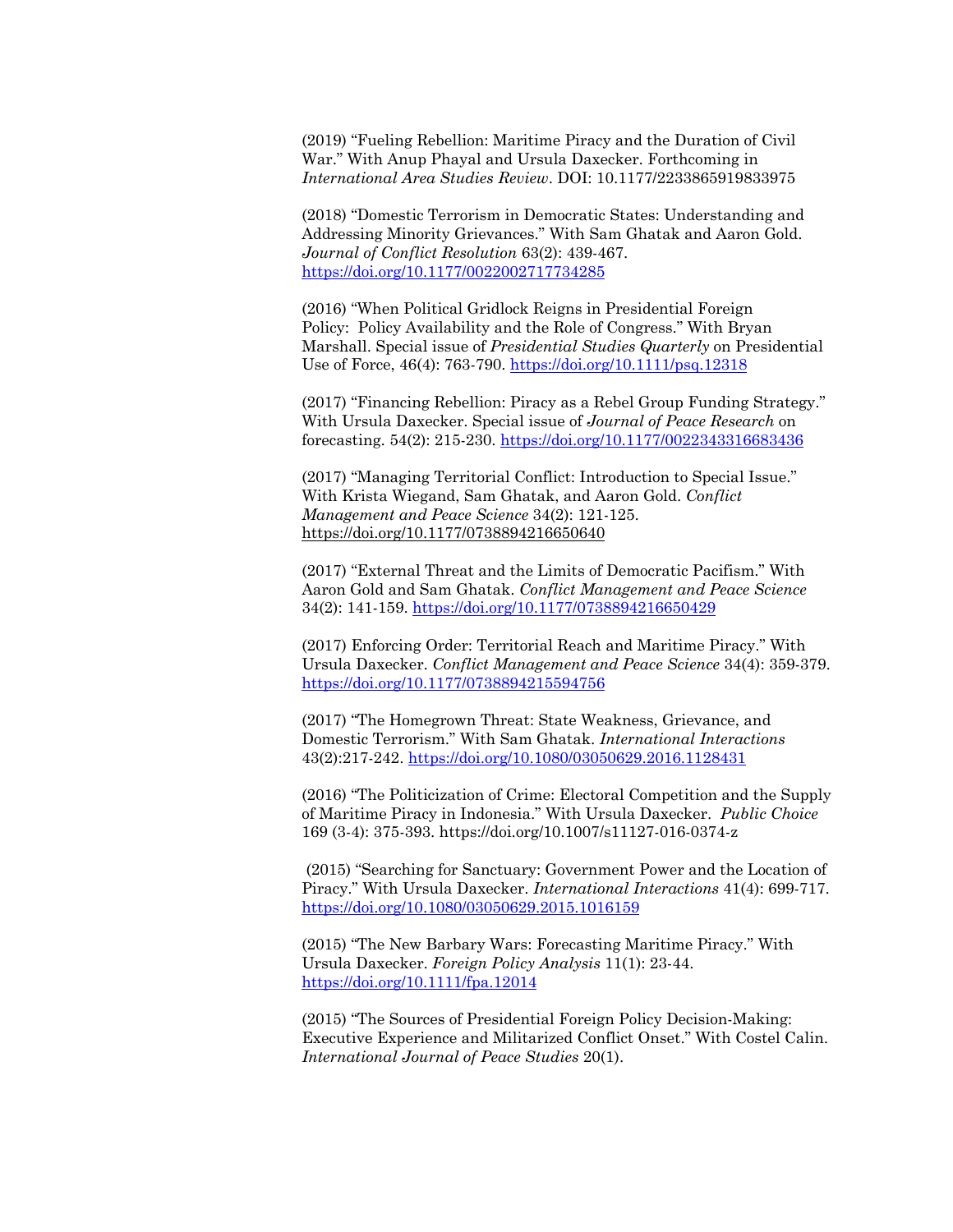(2013) "Insurgents of the Sea: Institutional and Economic Opportunities for Maritime Piracy." With Ursula Daxecker. *Journal of Conflict Resolution*. 57(6): 940-965. https://doi.org/10.1177/0022002712453709

(2011) "Power or Posturing? Congressional Influence on U.S. Presidential Decisions to Use Force." With Bryan Marshall. *Presidential Studies Quarterly* 41(3): 521-545. https://doi.org/10.1111/j.1741- 5705.2011.03885.x

(2010) "How Democracies Keep the Peace: Contextual Factors that Influence Conflict Management Strategies." With Glynn Ellis and Sara McLaughlin Mitchell. *Foreign Policy Analysis* 6: 373-398. https://doi.org/10.1111/j.1743-8594.2010.00118.x

(2010) "Territory, River, and Maritime Claims in the Western Hemisphere: Regime Type, Rivalry, and MIDS from 1901-2000." With David Lektzian and Mark Souva. *International Studies Quarterly* 54(4): 1073-1098*.* https://doi.org/10.1111/j.1468-2478.2010.00627.x

(2010) "Opportunities and Presidential Uses of Force: A Selection Model of Crisis Decision-Making." With David Brule and Bryan W. Marshall. *Conflict Management and Peace Science* 27(5): 1-25. DOI: 10.1177/0738894210379475

(2010) "Interventions and Uses of Force Short of War." In T*he International Studies Encyclopedia*, Volume VII, edited by Robert A. Denemark. Oxford: Wiley-Blackwell.

(2009) "Senate Influence or Presidential Unilateralism: An Examination of Treaties and Executive Agreements from Theodore Roosevelt and George W. Bush." With Bryan Marshall. *Conflict Management and Peace Science* 26(2): 191-208. DOI: 10.1177/0738894208101129

(2008) "Taming the Leviathan: Examining the Impact of External Threat on State Strength**.**" With David Lektzian. *Journal of Peace Research* 45(5): 613-631. DOI 10.1177/0022343308094323

(2008) "Committed to Peace: Liberal Institutions and the Termination of Rivalry." With Ursula Daxecker. *British Journal of Political Science*  38(1): 17-43.

(2007) "Strategic Position Taking and Presidential Influence in Congress." With Bryan Marshall. *Legislative Studies Quarterly* 32(2): 257-284.

(2006) "Enduring Rivals: Success and Support in the House of Representatives." With Steven A. Shull. *Congress and the Presidency*  33(2):21-46*.*

(2006) "The Liberal Peace Revisited: The Role of Democracy, Dependence, and Development in Militarized Interstate Dispute Initiation, 1950- 1999." With Mark Souva. *International Interactions*, 32(2): 183-200. https://doi.org/10.1080/03050620600719361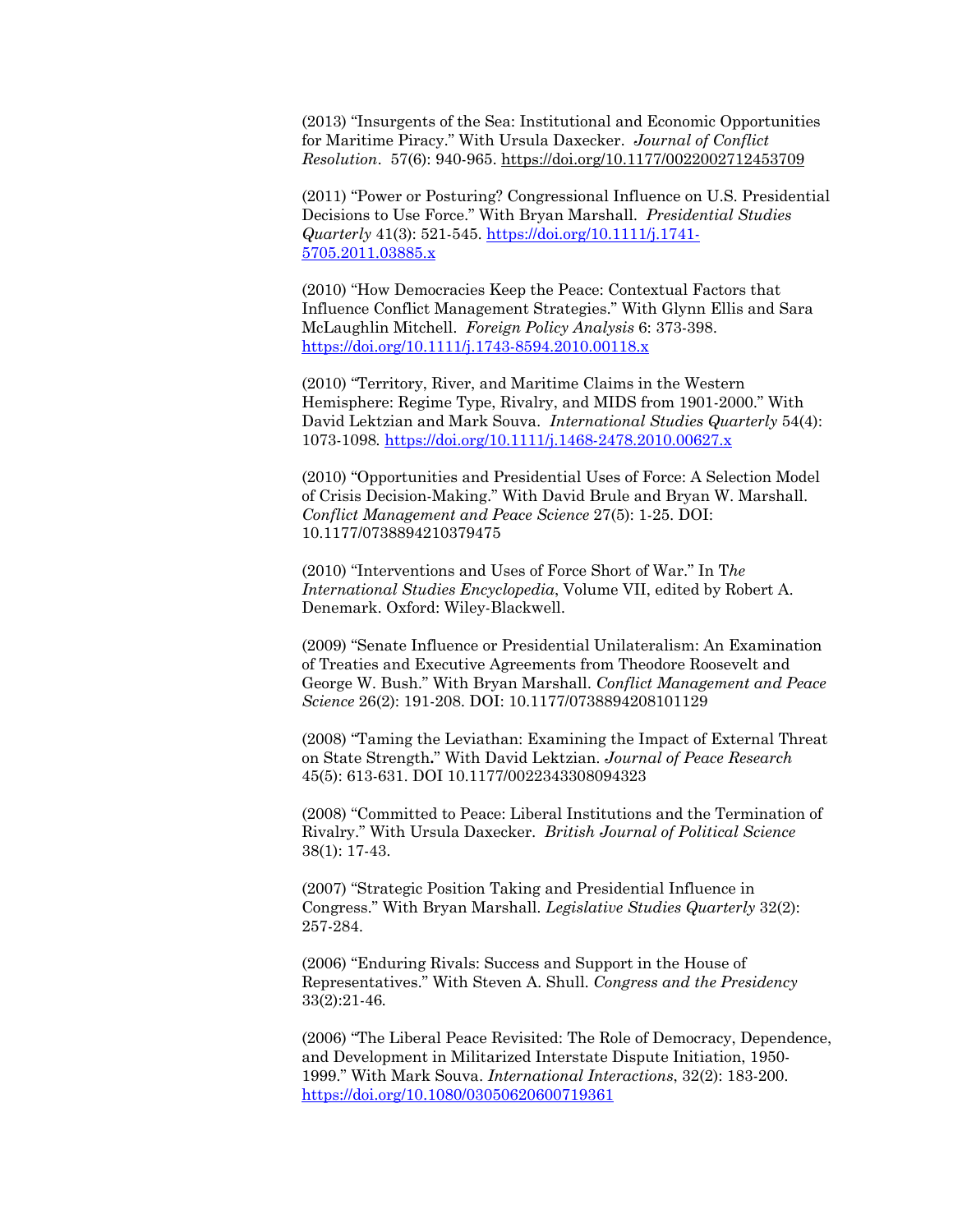(2005) "Interstate Rivalry and the Recurrence of Crises." *Armed Forces and Society,* 31(3): 323-351.

(2004) "Rivalry and Diversionary Uses of Force." With Sara Mitchell. *Journal of Conflict Resolution*, 48(6): 937-961.

(2003) "Democratic Politics and Dispute Challenges: Examining the Effects of Regime Type on Conflict Reciprocation, 1816-1992." *International Journal of Peace Studies* 8(1): 61-84.

(2003) "Institutional Instability and the Credibility of Audience Costs: Examining the Impact of Political Participation on Interstate Crisis Bargaining." *Journal of Peace Research,* 40(1): 67-84.

(2003) "The Pendulum of Congressional Power." With Bryan Marshall. Legislative Research Report Abstract in *Legislative Studies Quarterly*, 28(2): 288-89.

(2002) "The Pendulum of Congressional Power: Agenda Change, Partisanship and the Demise of the Post-World War II Foreign Policy Consensus." With Bryan W. Marshall. *Congress and the Presidenc*y, 29(2): 195-212.

(2002) "Rivalry and Diversionary Uses of Force." With Sara Mitchell. *Peace Research Abstracts* 39 (5): 611-755.

(2001) "Congressional Support of the President: A Comparison of Foreign, Defense, and Domestic Policy Decision-making During and After the Cold War." With Bryan Marshall. *Presidential Studies Quarterly* 31(4): 660-679. https://doi.org/10.1111/j.0000-0000.2001.00192.x

(2001) "Domestic Politics and Interstate Disputes: Examining U.S. MID Involvement and Reciprocation, 1870-1992." *International Interactions*  26(4): 411-438. https://doi.org/10.1080/03050620108434973

(2001) "Partisanship and the Purse: The Money Committees and Procedures in the Postreform Congress." With Bryan Marshall and David Rohde. *Politics and Policy,* 29(1): 1-24.

(1999) "Beyond Territorial Contiguity: An Examination of the Issues Underlying Democratic Interstate Disputes." With Sara McLaughlin Mitchell. *International Studies Quarterly* 43(1): 169-183*.* https://doi.org/10.1111/0020-8833.00115

(1999) "Institutional Constraints, Political Opposition, and the Escalation of Interstate Disputes: Evidence From Parliamentary Systems." With Christopher Sprecher. *Journal of Peace Research* 36(2): 271-287.

(1999) "Fighting Fire with Water: Partisan Procedural Strategies and the Senate Appropriations Committee." With Bryan Marshall and David Rohde. *Congress and the Presidency* 26(2): 113-132*.*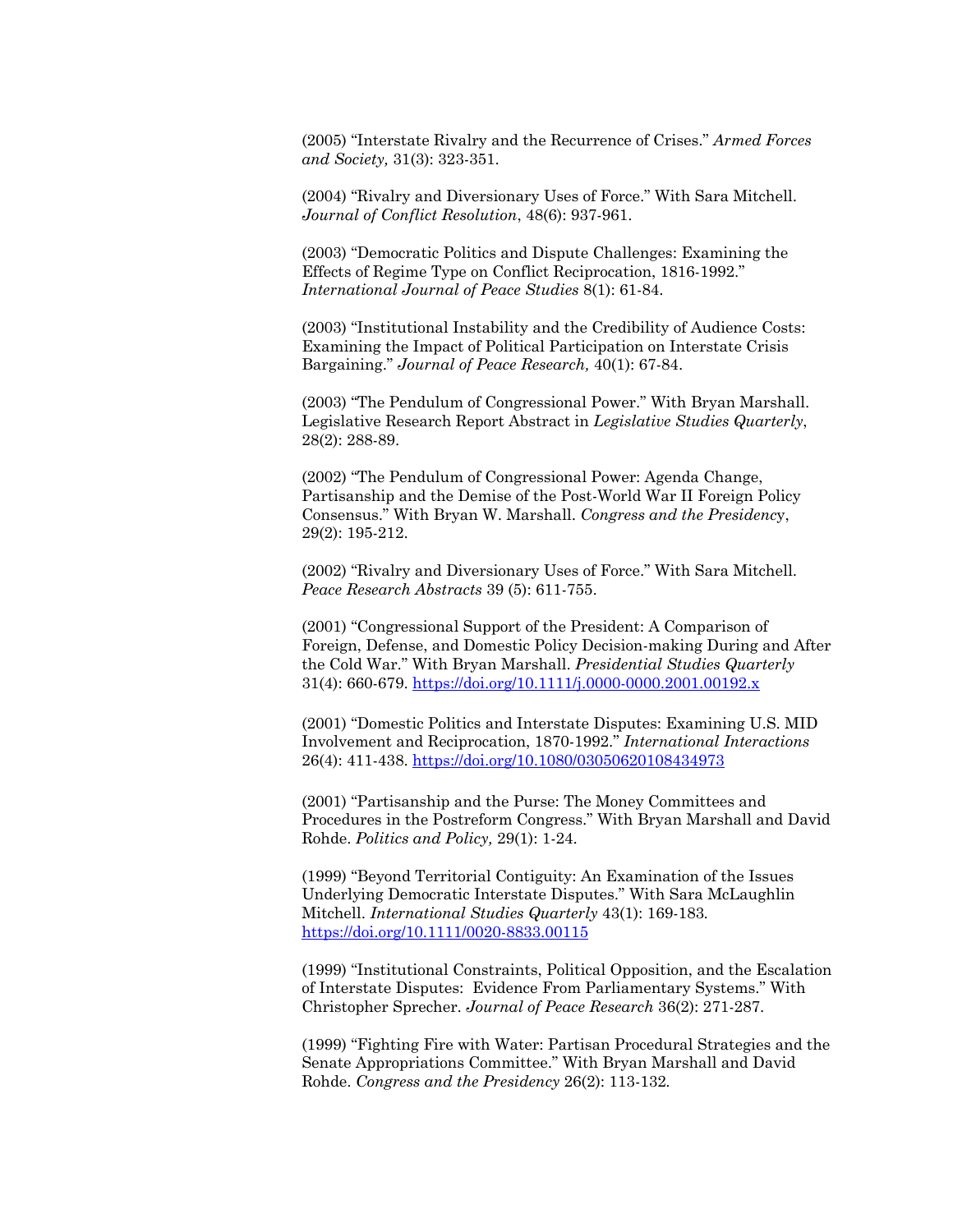(1999) "Issue Domains, Conflict, and Committee Outliers: Evidence From the House and Senate Appropriations Committees." With Bryan Marshall. *American Review of Politics* 20(4): 309-328.

(1999) "Theories of Legislative Organization: An Empirical Study of Committee Outliers in the Senate." With Bryan Marshall and David W. Rohde. Legislative Research Report Abstract in *Legislative Studies Quarterly*, 1997, Vol. 22, no. 4, November: 591.

#### EDITED VOLUMES (2017) "Maritime Piracy and Foreign Policy." *Oxford University Handbook of Foreign Policy*. Oxford: Oxford University Press.

(2014) "The Politics of Presidential Foreign Policy: Unilateral Authority and the Role of Congress." In *The American Election 2012*, edited by R. Ward Holder and Peter B. Josephson. New York: Palgrave Macmillan.

(2011) "The Use of U.S. Military Force." In Steven Hook and Christopher Jones (editors). *The Handbook of American Foreign Policy* published by Routledge Press in 2011. With Mark Souva.

(2006) "Domestic Veto Institutions, International Negotiations, and the Status Quo: A Spatial Model of Two-Level Games With Complete-Information." With Thomas W. Hammond. In Robert Pahre (editor), *Democratic Foreign Policy Making: Problems of Divided Government and International Cooperation.* 2006. New York: Palgrave Macmillan Press: pp. 21-82.

(2005) "Portugal." In Karl DeRouen and Uk Heo (editors), *Defense and Security: A Compendium of National Armed Forces and Security Policies.* 2005. Santa Barbara, CA: ABC CLIO: pp. 645-664

(2002) "Institutional Constraints, Political Opposition, and the Escalation of Interstate Disputes: Evidence From Parliamentary Systems." With Christopher Sprecher. Reproduced in Stuart Nagel (Editor), *Policymaking and Peace: A Multi-National Anthology.* Lanham, MD: Lexington Books: pp. 335-358.

(2000) "Majority Party Leadership, Strategic Choice, and Committee Power: Appropriations in the House, 1995-98." With Bryan W. Marshall and David W. Rohde. In William Bianco (editor), *Congress on Display Congress at Work*. Ann Arbor: University of Michigan Press: pp. 69-100.

### OTHER PUBLICATIONS

(2015) "Maritime Piracy Event and Location Data Project: Focus on Piracy in Bangladesh." November 2015 Report.

(2014) "Terror on the Seas: Assessing the Threat of Modern-Day Piracy." With Ursula Daxecker and Amanda Sanford. *SAIS Review,* 2014. Online at http://saisreview.org/2014/02/10/terror-on-the-seas-assessing-thethreat-of-modern-day-piracy/

(2014) "What Drives Maritime Piracy in Sub-Saharan Africa." Published online at Piracy-Studies.org on November 11, 2014. http://piracystudies.org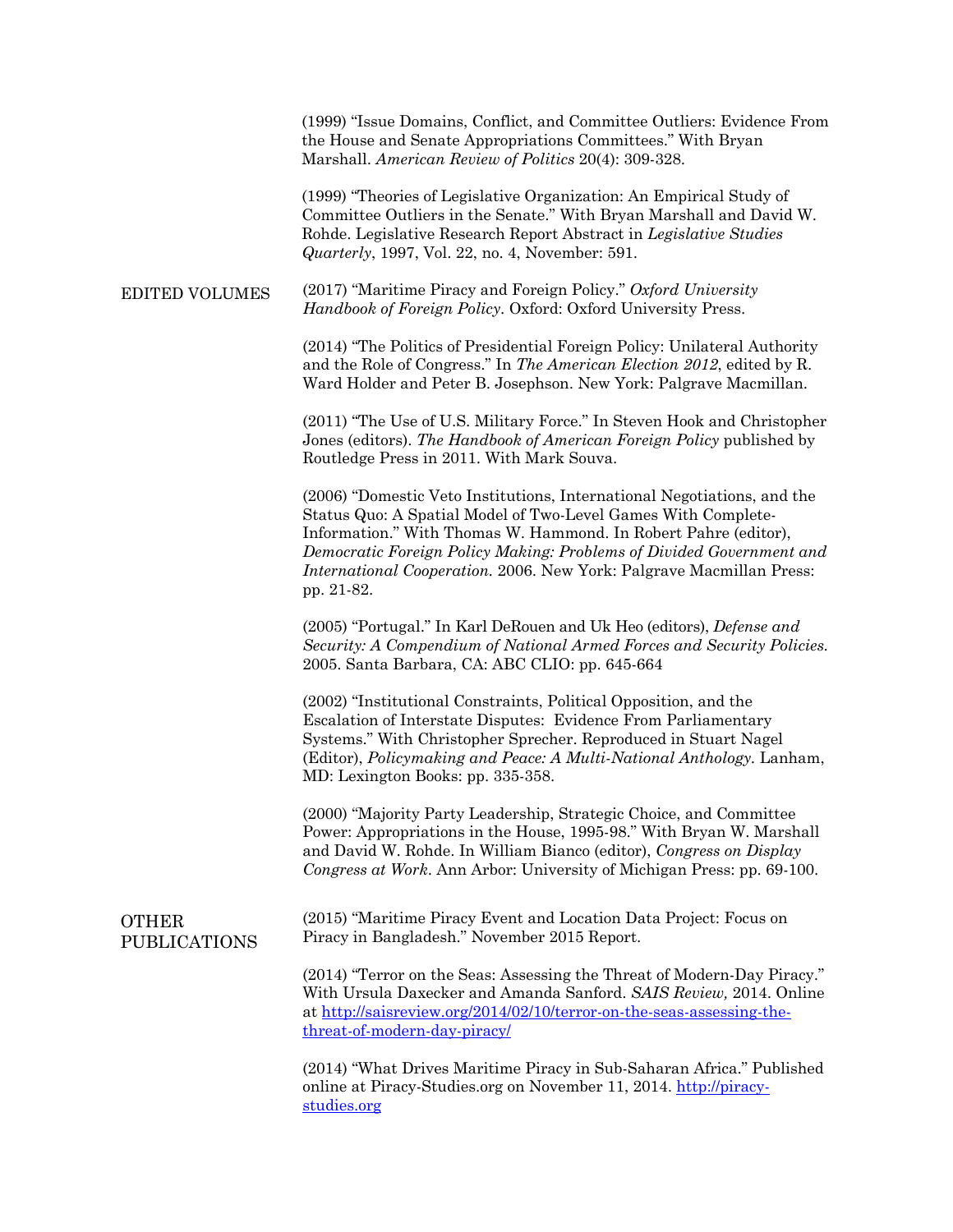|                                           | (2014) "Maritime Piracy Event and Location Dataset Project: Trends in<br>Piracy, Comparing Piracy in Indonesia and the Philippines." November<br>2014 Report.                                                                                      |
|-------------------------------------------|----------------------------------------------------------------------------------------------------------------------------------------------------------------------------------------------------------------------------------------------------|
|                                           | (2014) "Maritime Piracy Event and Location Dataset Project: Trends in<br>Piracy, Sub-Saharan Africa." June 2014 Report.                                                                                                                            |
|                                           | (2014) "U.S. Leadership in a Post 9/11 World: Comparing the World<br>Views and Foreign Policy Decisions of George W. Bush and Barack<br>Obama." With Allan Wilford. Baker Center Policy Brief Series, 1:14.                                        |
|                                           | (2013) "The New Barbary Wars: Assessing the Threat of Modern-Day<br>Piracy." With Ursula Daxecker and Amanda Sanford. Baker Center<br>Policy Brief Series 3:13.                                                                                    |
| <b>BOOK REVIEWS</b>                       | (2003) Power and Protest: Global Revolution and the Rise of Détente. By<br>Jeremi Suri. American Review of Politics. 24(Fall): 297-299                                                                                                             |
|                                           | (2003) Dimensions of Western Military Interventions. Edited by Colin<br>McInnes and Nicholas J. Wheeler. Armed Forces and Society, 29(3):467-<br>470.                                                                                              |
| POLICY WRITING<br><b>&amp; COMMENTARY</b> | (2021) "Fights Over Maritime Boundaries are Creating Safe Zones for<br>Pirates." The MonkeyCage, Washington Post, August 5, 2021. With Anup<br>Phayal and Aaron Gold.                                                                              |
|                                           | (2021). "How History Predicts COVID-19's Impact on Maritime Piracy,<br>and What America Can do to Help." Homeland Security Today, February<br>13, 2021. With Anup Phayal and Aaron Gold. Republished in <i>Dryad</i><br>Global, February 18, 2021. |
|                                           | (2020) "Capacity Building must be a Focus as Sea-piracy Expands."<br>Maritime Executive, September 19, 2020.                                                                                                                                       |
|                                           | (2020). "Terrorists Target Civilians to Provoke Government Over-<br>Reaction." Homeland Security Today, July 17, 2020.                                                                                                                             |
|                                           | (2020) "Piracy is on the Rise and Coronavirus May Make it Worse."<br>World Economic Forum, May 15, 2020.                                                                                                                                           |
|                                           | (2020) "Global Sea Piracy Ticks Upward and the Coronavirus May Make<br>it Worse." The Conversation, May 5, 2020.                                                                                                                                   |
|                                           | (2018) "Armed Peacekeepers do Protect Civilians-with One Big<br>Exception." MonkeyCage, Washington Post, June 14, 2018.                                                                                                                            |
|                                           | (2017) "Somali pirates just hijacked an oil tanker. Here's what pirates<br>$want — and where they strike." MonkeyCage, Washington Post.$                                                                                                           |
|                                           | (2002) "If the UN has Failed, America Must Step In? Times Picayune,<br>October 7, 2002: p. B-5.                                                                                                                                                    |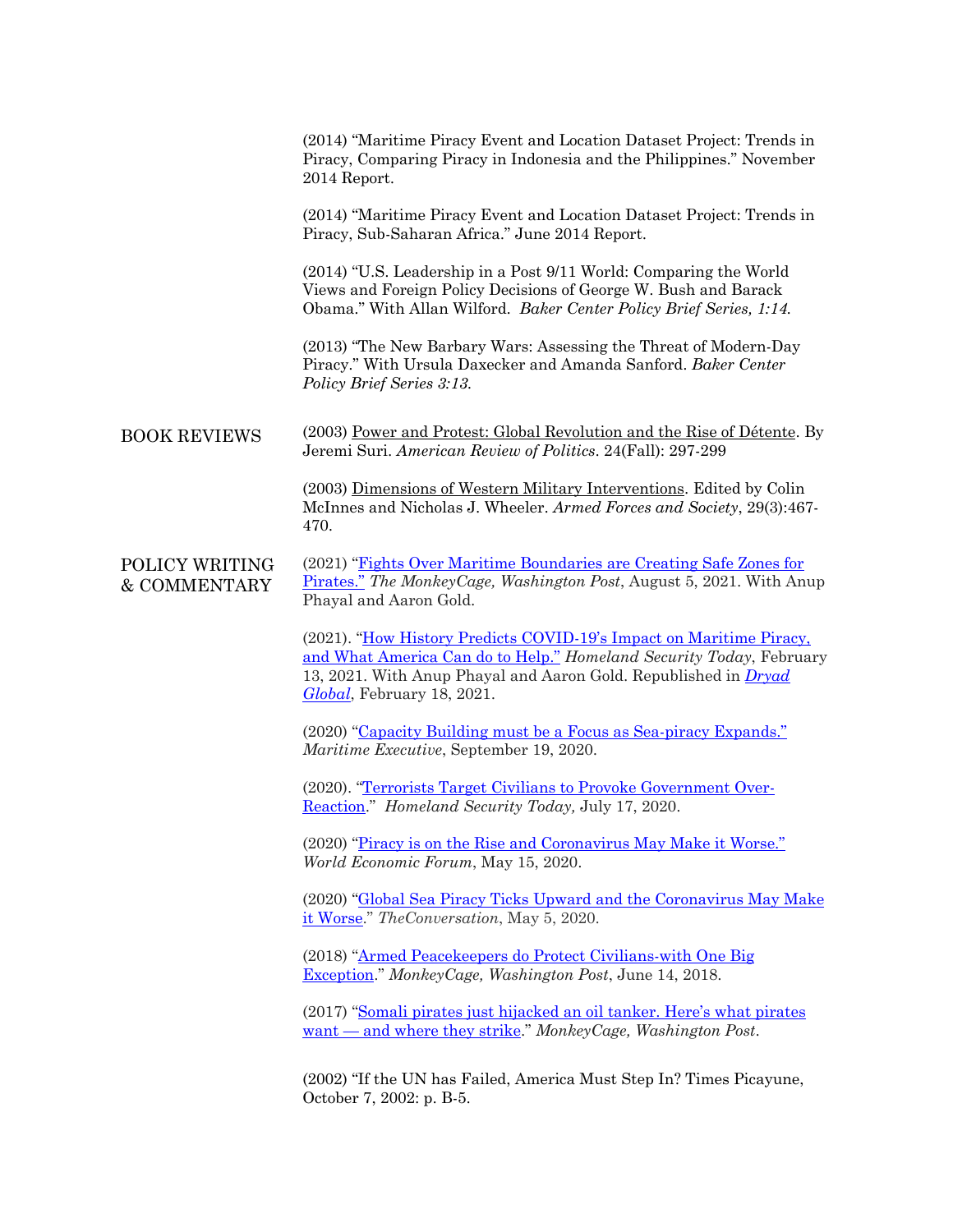| <b>RESEARCH IN</b><br><b>PROGRESS</b> | "The Geographic Logic of Maritime Crime: Maritime Criminals Exploit<br>Boundary Lines and Conflicting Territorial Claims to Evade Law<br>Enforcement." With Anup Phayal and Aaron Gold.                                                                                                                                                                                                        |
|---------------------------------------|------------------------------------------------------------------------------------------------------------------------------------------------------------------------------------------------------------------------------------------------------------------------------------------------------------------------------------------------------------------------------------------------|
|                                       | "IUU Fishing and Maritime Piracy." With Anup Phayal and Aaron Gold.                                                                                                                                                                                                                                                                                                                            |
|                                       | "The COVID-19 Pandemic and Maritime Piracy in the Indo-Pacific and West<br>Africa."                                                                                                                                                                                                                                                                                                            |
|                                       | "The Uneven Burden of Peacekeeping: Assessing Variation in Risk-<br>Taking Propensity Across Troop Contributing Countries." With Anup<br>Phayal.                                                                                                                                                                                                                                               |
|                                       | "Threat and Transnational Terrorism." With Aaron Gold and Sam<br>Ghatak.                                                                                                                                                                                                                                                                                                                       |
| <b>GRANTS</b>                         | Korea Foundation Research Grant. "Pandemics, Health Diplomacy, and<br>Peace Building" (Participant, PI: Peace Research Institute Oslo):<br>\$70,000. Funded.                                                                                                                                                                                                                                   |
|                                       | Nuclear Security Research Projects. Y-12 National Security Complex.<br>Funding requested: \$99,499. Funded.                                                                                                                                                                                                                                                                                    |
|                                       | Maritime Law Enforcement in the Indo-Pacific: Building Capacity to<br>Confront Militia Groups and Maritime Crime. Minerva Research<br>Initiative. Department of Defense. Funding requested: \$689,453.<br>Funded.                                                                                                                                                                              |
|                                       | Arms Control, Nuclear Nonproliferation, and Nuclear Safeguards." 2019.<br>National Nuclear Security Administration. Co-PI with Matt Buehler.<br>Funding requested: \$28,000. Funded.                                                                                                                                                                                                           |
|                                       | "What Drives Denuclearization? Centering on the North Korean Nuclear<br>Crisis." Korean Foundation. Co-Pi with Wonjae Hwang. Funding<br>requested: \$177,500. Not Funded.                                                                                                                                                                                                                      |
|                                       | "Monitoring the content and measuring the effectiveness of Russian<br>disinformation and propaganda campaigns in selected Former Soviet<br>Union States." Minerva Research Initiative. Department of Defense. PIs<br>Catherine Luther, Alex Bentley, Suzanne Allard, Natalie Rice, Oleg<br>Manaev, Michael Fitzgerald and Maureen Taylor. Funding Requested:<br>$~\sim$ \$1.5 million. Funded. |
|                                       | Arms Control, Nuclear Nonproliferation, and Nuclear Safeguards." 2018.<br>National Nuclear Security Administration. Co-PI with Matt Buehler.<br>Funding requested: \$28,000. Funded.                                                                                                                                                                                                           |
|                                       | Arms Control, Nuclear Nonproliferation, and Nuclear Safeguards." 2017<br>National Nuclear Security Administration. Co-PI with Matt Buehler.<br>Funding received: \$28,000. Funded.                                                                                                                                                                                                             |
|                                       |                                                                                                                                                                                                                                                                                                                                                                                                |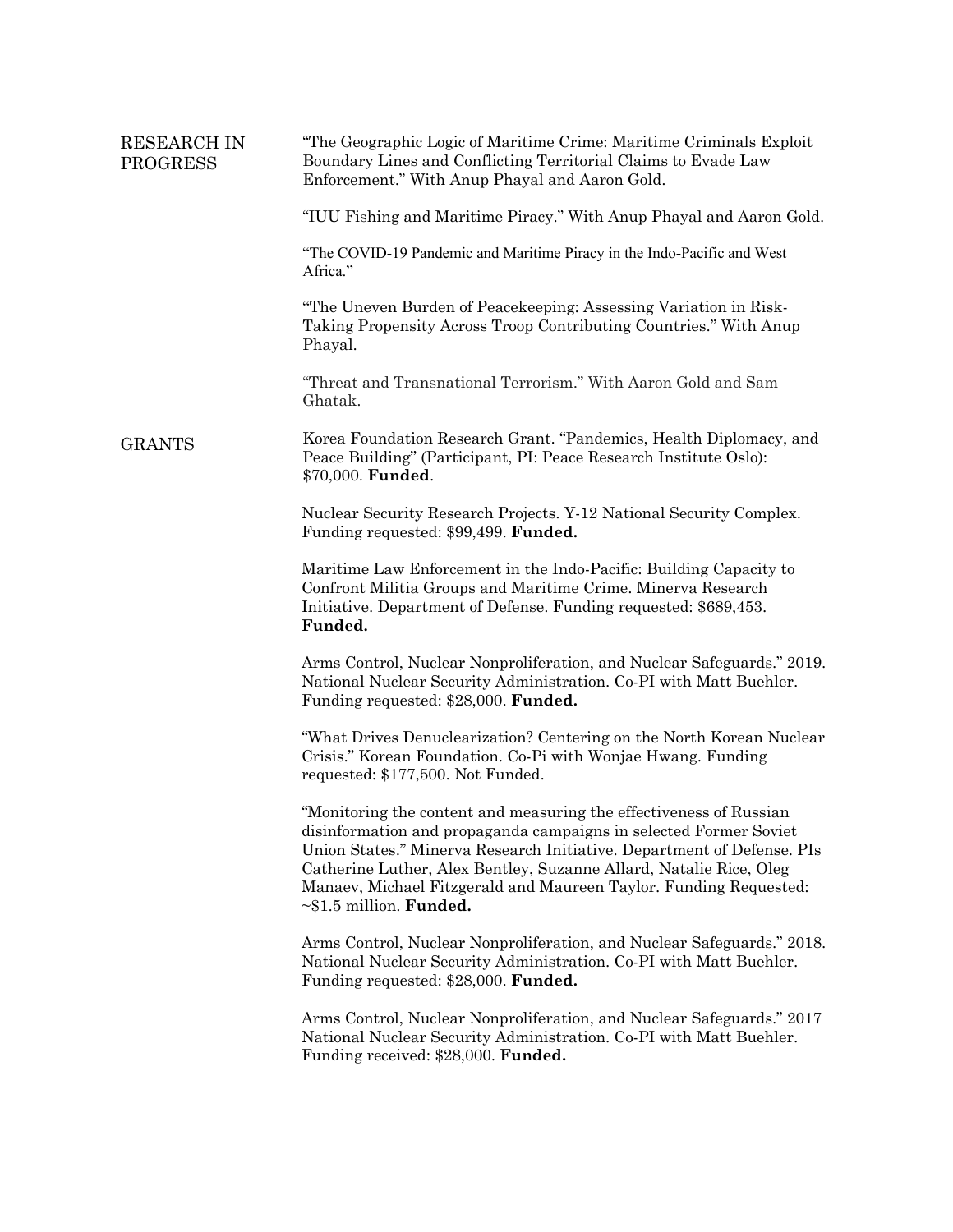"InfoCRED (Crowdsourcing Reactions to End Disinformation). Co-Pi with Catherine Luther, Alex Bentley, and Suzanne Allard." Funding Requested: \$490,886. Not funded.

"Peacebuilding in Conflict and Post-conflict Societies." International Studies Association Catalytic Research Grant. Co-PI with Krista Wiegand. Funding Requested: \$8,528. **Funded.**

"Nuclear Policy Adequacy and Coordination between South Korea and the United States Centering on North Korean Nucler Crisis." Korean Foundation. Co-Pi with Wonjae Hwang. Funding requested: \$314,000. Not funded.

"Arms Control, Nuclear Nonproliferation, and Nuclear Safeguards." 2016. National Nuclear Security Administration. Co-PI with Matt Buehler. **Funding received: \$28,000.**

"Modeling the Behavior and Geography of Violent Non-State Groups Using Arabic, Turkish, and Hindi Sources." 2016. Minerva Research Initiative. Department of Defense. Funding Requested: ~\$480,000. Not funded.

"Resource Extraction, Crime, and Maritime Piracy." 2016. Minerva Research Initiative. Department of Defense. **Funding Received: ~\$180,000.**

"The Geographic & Behavioral Origins of Violent Non-State Groups in Conflict Zones." Chancellor's Grant for Faculty Research. **Funding received: \$6,000.**

"Arms Control, Nuclear Nonproliferation, and Nuclear Safeguards." 2015. National Nuclear Security Administration. **Funding received: \$14,000.**

"Arms Control, Nuclear Nonproliferation, and Nuclear Safeguards." 2014. National Nuclear Security Administration. **Funding received: \$14,000.**

"Political Reach, State Fragility, and the Incidence of Maritime Piracy: Explaining Piracy and Pirate Organization, 1993-2012." MINERVA Research Initiative. Department of Defense. **Funding received: \$776,999.**

"Mapping Maritime Piracy and Pirate Organizations, 1993-2010. National Science Foundation, August 15, 2012. With Ursula Daxecker. Funding requested: \$382,542. Not Funded.

"Academic Certificate Program in Nuclear Security." U.S. Department of State. PI on grant. Funding requested: \$200,000. Not funded.

"Maritime Piracy and Pirate Organizations, 1990-2010. MINERVA Research Initiative. Funding requested: \$700,858. Co-PI on grant. Not Funded.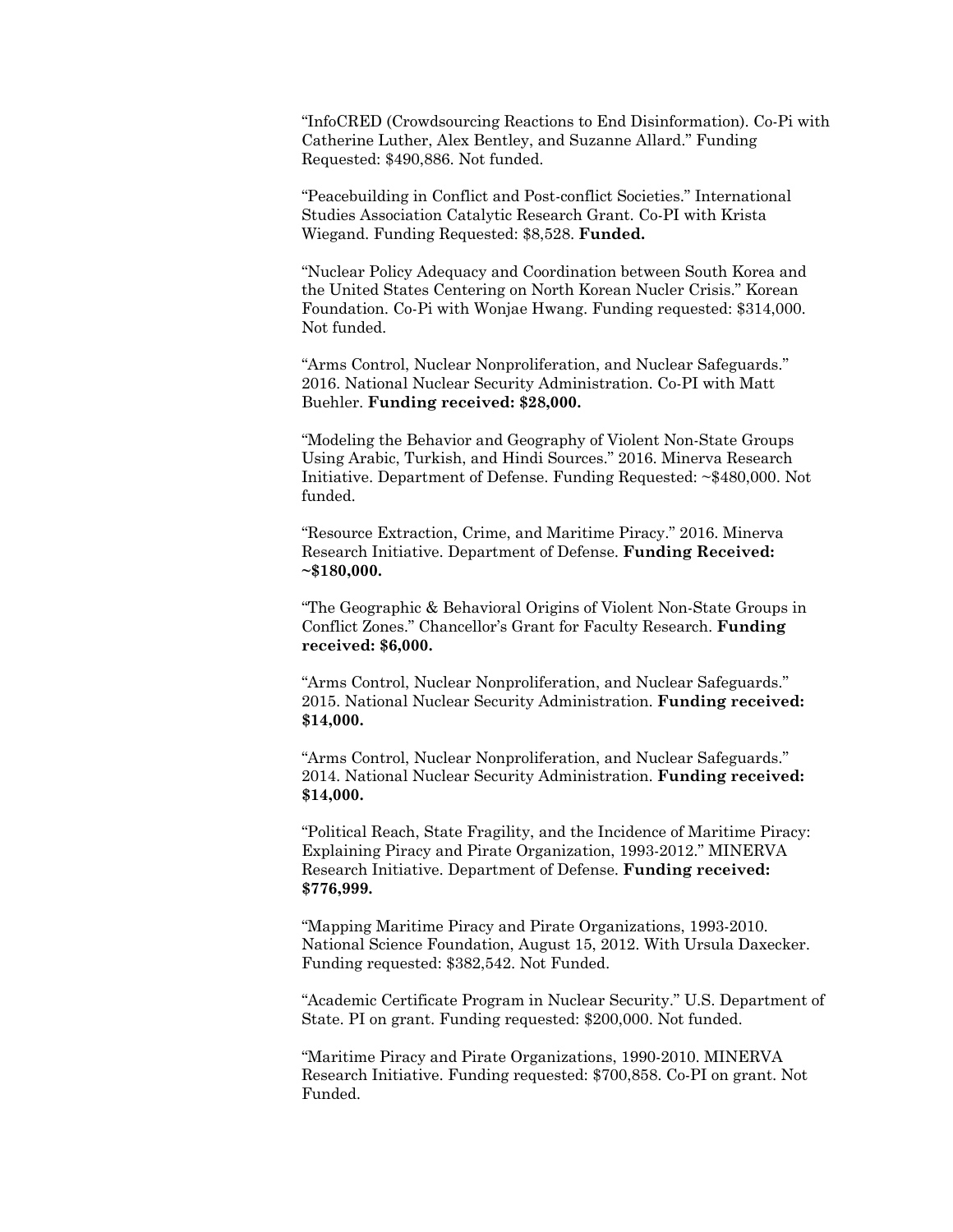|                                       | "Sustaining Excellence in Nuclear Security Education (SENSE)." Office<br>of the Director of National Intelligence. Under review. Funding<br>requested: \$3,050,000. Co-PI on grant. Not funded.                                                                                     |
|---------------------------------------|-------------------------------------------------------------------------------------------------------------------------------------------------------------------------------------------------------------------------------------------------------------------------------------|
|                                       | Global Security Programs at UTK. ORNL, DOE, and Y-12. 2011-2013.<br>Funding received: \$60,001. Co-PI on grant.                                                                                                                                                                     |
|                                       | "Global Security and Nonproliferation." Oak Ridge National Laboratory.<br>2010-2011. Funding received: \$6038.                                                                                                                                                                      |
|                                       | "Arms, Arms Control, and Nuclear Proliferation." Oak Ridge National<br>Laboratory. Fall 2009. Funding received: \$17,890.                                                                                                                                                           |
|                                       | Nuclear Security Science and Analysis Graduate Certificate Program. UT<br>Battelle. Summer 2009. Funding received: \$16,895. PI: Jason Hayward.<br>Subcontract: Brandon Prins.                                                                                                      |
|                                       | "Senate Influence or Presidential Unilateralism: Senate Influence on<br>U.S. Treaty-Making." National Science Foundation, January 15, 2009.<br>With Bryan W. Marshall. Not funded.                                                                                                  |
|                                       | "The Price of Peace? Public Health Effects of Armed Conflict." Research<br>Development Grant Proposal submitted to Texas Tech University.<br>Funding requested: \$69,963. Not funded.                                                                                               |
|                                       | "The Price of Peace? Public Health Effects of Armed Conflict." Grant<br>Proposal submitted to National Science Foundation, August 15th, 2005.<br>Funding requested: \$94,978. Not funded.                                                                                           |
|                                       | "Unpacking Power in International Politics: The Changing Face of<br>Military Might in the 21 <sup>st</sup> Century." Institute for University Research,<br>Research Enhancement Fund, College of Arts and Sciences, Texas Tech<br>University. Fall 2003. Funding received: \$2,525. |
| <b>SELECT INVITED</b><br><b>TALKS</b> | "The Root Causes of Maritime Piracy." ReCAAP, 18 October 2021.                                                                                                                                                                                                                      |
|                                       | "Pirate Lands." SafeSeas Webinar, 29 April 2021.                                                                                                                                                                                                                                    |
|                                       | "Modern Maritime Challenges." South America Regional Transport<br>Security Series, 28 April 2021.                                                                                                                                                                                   |
|                                       | "Modern Maritime Challenges." Department of Justice Studies, San Jose<br>State University, 23 April 2021                                                                                                                                                                            |
|                                       | "US Post-Election Foreign Policy in Southeast Asia." BINUS University,<br>Jakarta, Indonesia, 21 October 2020.                                                                                                                                                                      |
|                                       | "Publishing in Social Science Journals." BINUS University, Jakarta,<br>Indonesia, 25 August 2020.                                                                                                                                                                                   |
|                                       | "Pirate Lands: Governance and Maritime Piracy." Department of<br>Political Science, University of Genoa, Italy, October 2019.                                                                                                                                                       |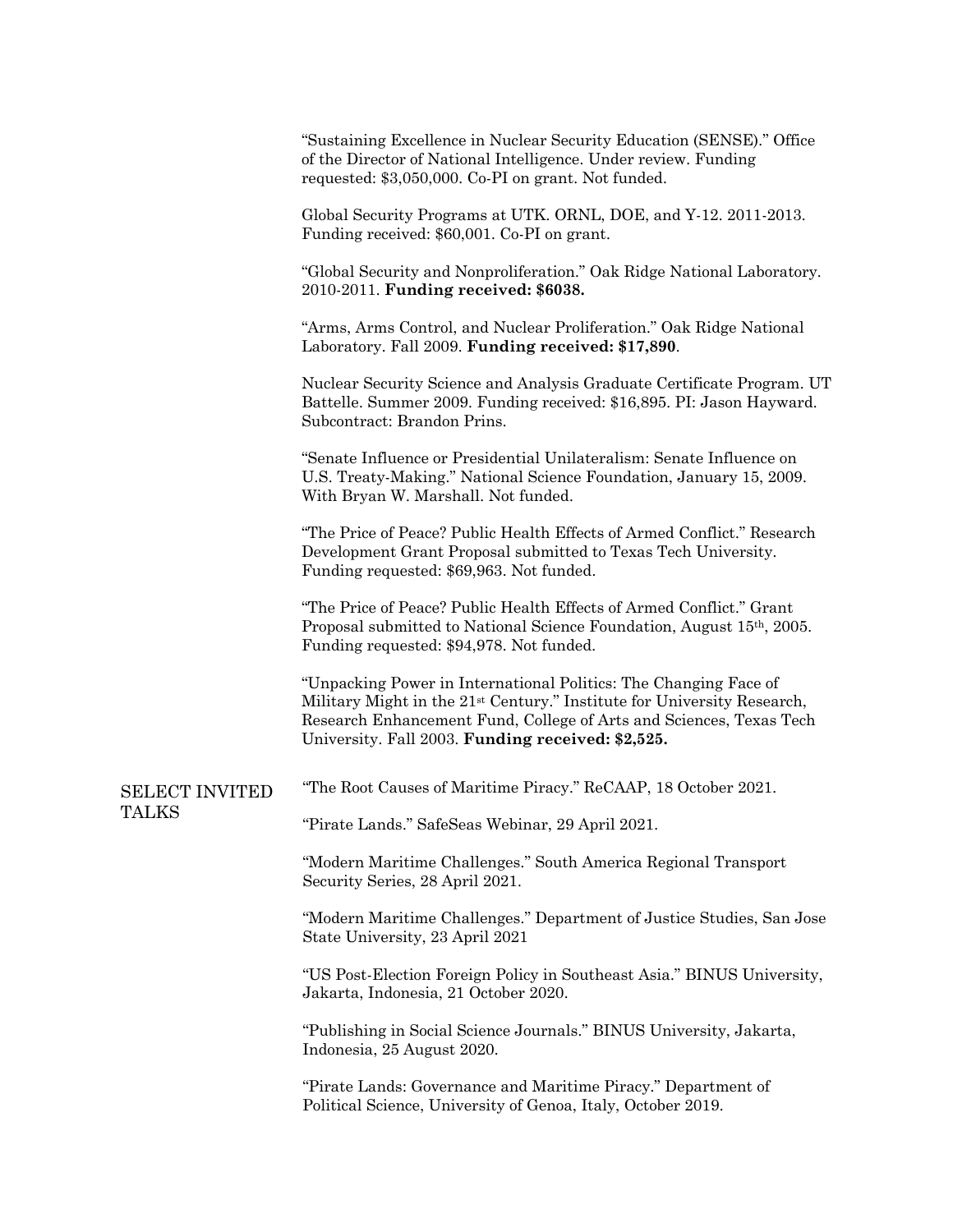"Deploying to Protect." Talk to the Department of Political Science, University of Kentucky, March 2019.

"Pirate Lands: Governance and Maritime Piracy." Talk given to Center for the Dynamics of Social Complexity. University of Tennessee, March 19, 2018.

"North Korean Nuclear Crisis." Talk give to INMM Chapter of Texas A&M University. Texas A&M University, February 8, 2018.

"State Capacity and Maritime Piracy." Talk given to Dept. of Political Science, Michigan State University, April 21, 2017.

"Plundering the Seas: The Drivers and Security Implications of Modern Maritime Piracy." Talk given to Dept of Geography, University of Tennessee, March 2015.

"Nigerian Piracy Mapping and the MINERVA Project." World Wide Human Geography Working Group, Webinar, July 23, 2014.

"The Continuing Threat of Maritime Piracy in Sub-Saharan Africa." Strategic Multilayer Assessment Africa Project, Department of Defense, June 12, 2014.

"Policy Availability and Foreign Policy." New Hampshire Institute of Politics, March 15-16, 2013.

"Politics and National Security: Foreign Policy as a 2012 Election Issue." Howard Baker Center for Public Policy, Tuesday, September 11th, 2012

"Politics and National Security: Arms Control and Nuclear Security as 2012 Election Issue." Oak Ridge National Laboratory, December 12, 2011 Participant on panel discussion entitled "Nukes and Faith" sponsored by the Baker Center. October 24, 2011.

"Challenges to the NPT." International Nuclear Materials Management Central Chapter Annual Meeting. Oak Ridge National Laboratory, October 24, 2011.

"Assessing Security Threats." Oak Ridge National Laboratory, May 12, 2011.

"Controlling the Bomb: New Challenges for the Nonproliferation Regime." Friends of Oak Ridge National Laboratory, February 16, 2011.

"Controlling the Bomb: New Challenges for the Nonproliferation Regime." Oak Ridge National Laboratory, December 14, 2010.

"Crafting Grand Strategy after 9/11: What can we Learn from the Early Cold War?" Oak Ridge National Laboratory, October 6, 2010.

Introduction to International Relations (Undergraduate)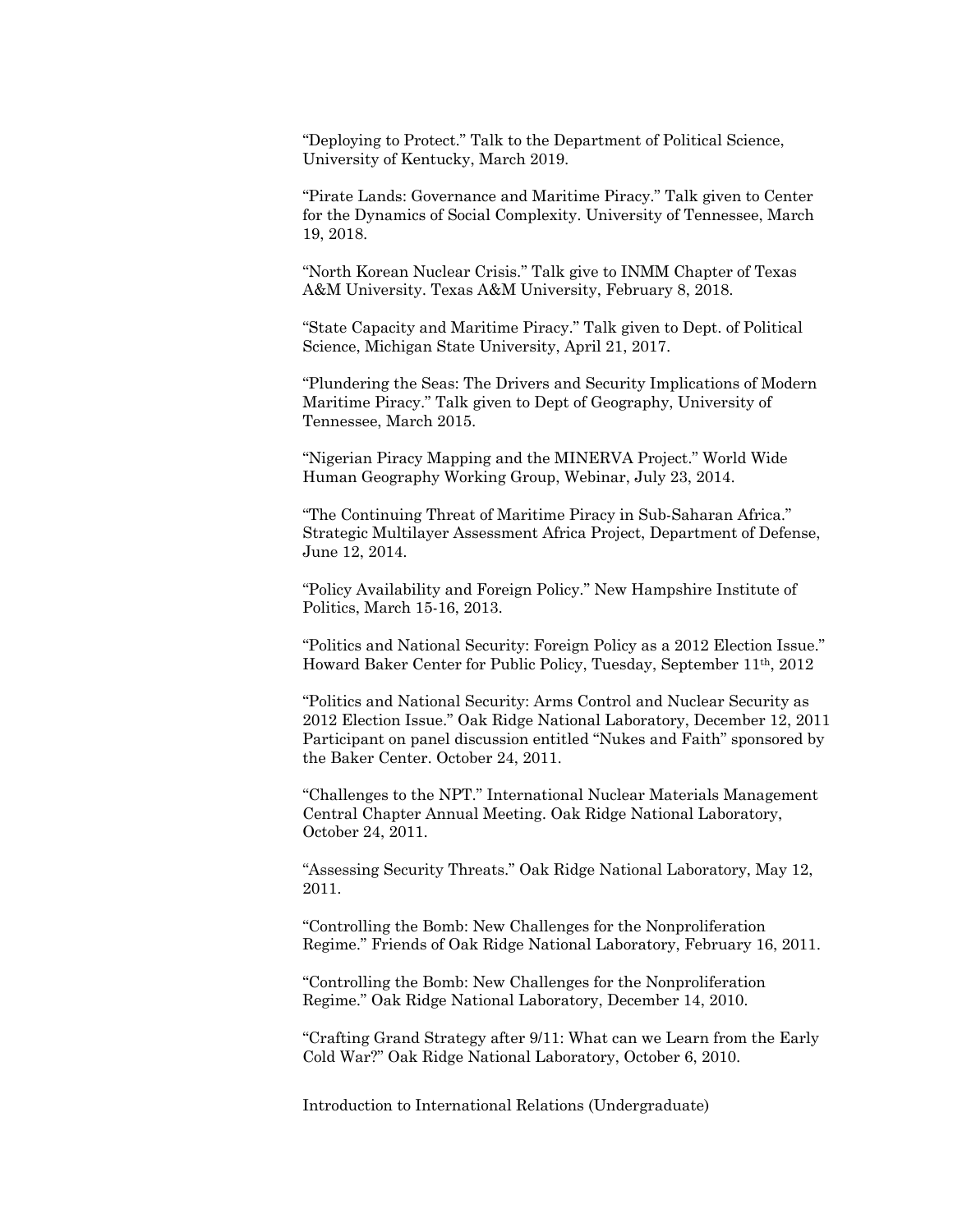| <b>TEACHING</b><br><b>EXPERIENCE</b>                       | International Conflict and Diplomacy (Undergraduate)<br>United States Foreign Policy (Undergraduate)<br>Military Strategy and the Causes of War (Undergraduate)<br>International Law and World Order (Undergraduate)<br>Introduction to Methods of Political Research (Undergraduate)<br>Introduction to American Government (Undergraduate)<br>Arms Control and Disarmament (Undergraduate)<br>International Conflict (Graduate)<br>International Relations Theory (Graduate)<br>U.S. National Security Policy (Graduate)<br>Congress and Foreign Policy (Graduate)<br>Introduction to Security Studies (Graduate)<br>Research Design (Graduate)<br>Introduction to Research Methods of Political Science (Graduate)<br>Intermediate Research Methods of Political Science (Graduate)<br>Arms Control and Nuclear Nonproliferation (Graduate)<br>Understanding Violent Non-State Actors (Undergraduate)                                                                                                                                                                                                                                                                                                                                                                                                                                                                                                                                                                                                                                                       |                                                                                       |  |
|------------------------------------------------------------|----------------------------------------------------------------------------------------------------------------------------------------------------------------------------------------------------------------------------------------------------------------------------------------------------------------------------------------------------------------------------------------------------------------------------------------------------------------------------------------------------------------------------------------------------------------------------------------------------------------------------------------------------------------------------------------------------------------------------------------------------------------------------------------------------------------------------------------------------------------------------------------------------------------------------------------------------------------------------------------------------------------------------------------------------------------------------------------------------------------------------------------------------------------------------------------------------------------------------------------------------------------------------------------------------------------------------------------------------------------------------------------------------------------------------------------------------------------------------------------------------------------------------------------------------------------|---------------------------------------------------------------------------------------|--|
| <b>RECENT</b><br><b>CONFERENCE</b><br><b>PRESENTATIONS</b> | <b>International Studies Association</b><br>Peace Science Society International<br>European Political Science Association<br>American Political Science Association<br>Midwest Political Science Association<br>Jan Tinbergen Peace Science Meeting                                                                                                                                                                                                                                                                                                                                                                                                                                                                                                                                                                                                                                                                                                                                                                                                                                                                                                                                                                                                                                                                                                                                                                                                                                                                                                            | 2011-2018, 2020-22<br>2010-2013,2016<br>2014-2015, 2019<br>2011, 2021<br>2013<br>2008 |  |
| PROFESSIONAL<br><b>SERVICE</b>                             | Ph.D. Dissertation Committees<br>Arjun Banerjee, University of Tennessee, Summer 2022 (chair)<br>٠<br>Aaron Gold, University of Tennessee, Beyond Territory: Foreign<br>$\bullet$<br>Policy Revisionism in the Post-WWII Era, Summer 2018 (chair)—<br>Visiting Assistant Professor at Sewanee University.<br>Suveyda Karakaya, University of Tennessee, Religion and Conflict:<br>٠<br>what Explains the Puzzling Case of Islamic Violence, August 2013<br>(chair)—Adjunct Professor at Arkansas State University<br>Amanda Sanford, University of Tennessee, Trade Diffusion as a<br>٠<br><i>Disincentive for Joining</i> , August 2014 (chair)—Assistant Professor<br>at Louisiana Tech University<br>Sambuddha Ghatak, University of Tennessee, Global Economic<br><i>Integration and Domestic Terrorism, June 2014 (chair) – Assistant</i><br>Professor at San Jose State University,<br>Norris Feeney, University of Tennessee, <i>Deciding to Divert:</i><br>٠<br>Domestic and International Sources of Constraints on Leader<br>Decision-Making, December 2012 (chair) - Associate Professor at<br>Catawba College<br>Jamie Todhunter, Strategic Mediation: The Domestic Influences and<br>٠<br>Constraints on Diplomacy, University of Tennessee, Summer 2012<br>(chair) – Assistant Professor at Troy University<br>Doug Spence, Tied to Conflict: The Causes and Consequences of<br>٠<br>Rivalry Linkage, University of Tennessee, Summer 2012 (chair) -<br>Senior Research Analyst for West Virginia Division of Justice and<br>Community Services. |                                                                                       |  |